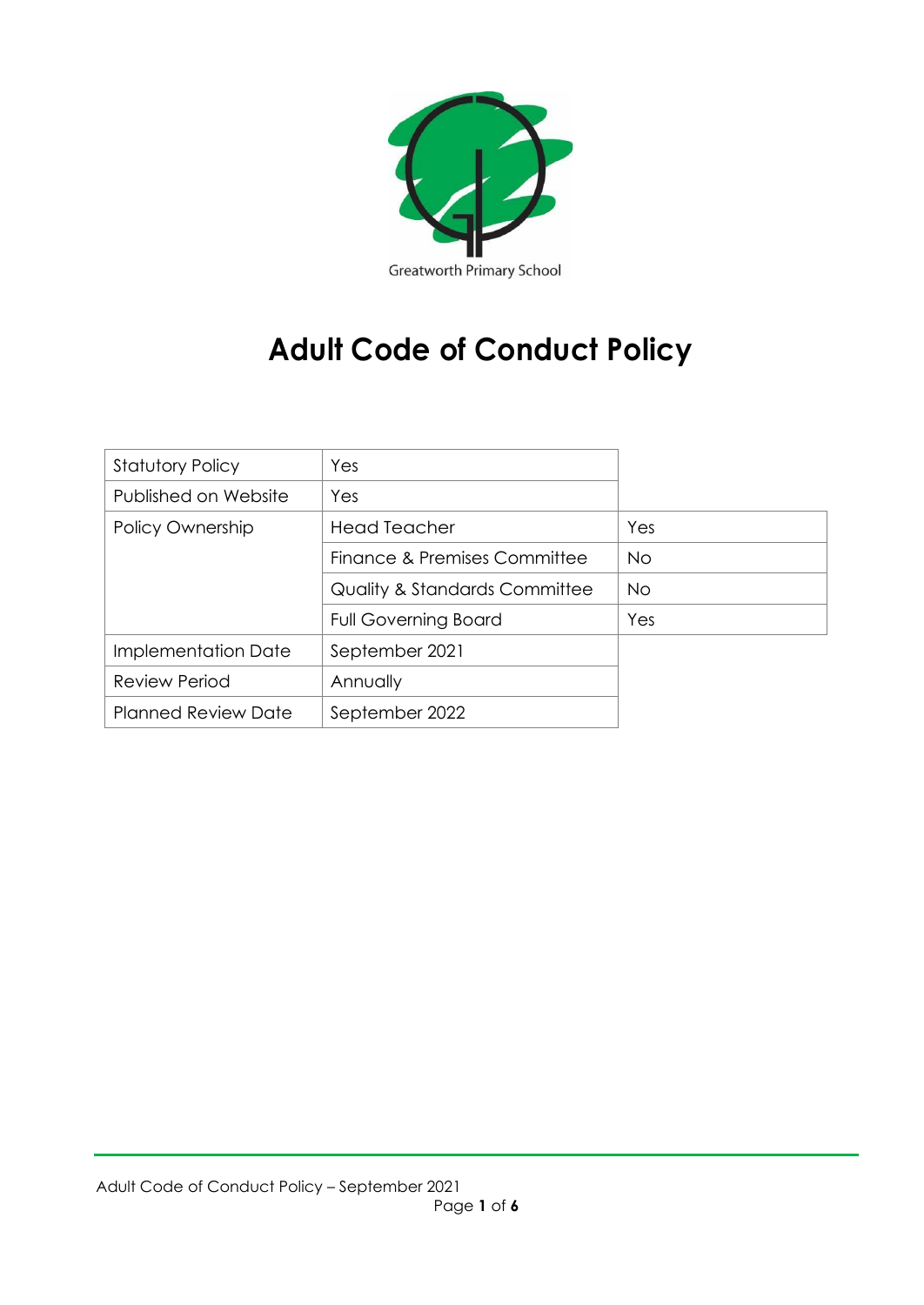### **Introduction**

The Governing Body is required to set out a Code of Conduct for all school employees. The following code has been recommended for adoption by the Headteacher and Governing Body.

In addition to this policy, all staff employed under Teachers' Terms and Conditions of Employment have a statutory obligation to adhere to the 'Teachers' Standards 2012' and in relation to this policy, Part 2 of the Teachers' Standards - Personal and Professional Conduct.

Employees should be aware that a failure to comply with the following Code of Conduct could result in disciplinary action including dismissal.

# **Purpose, Scope and Principles**

A Code of Conduct is designed to give clear guidance on the standards of behaviour all school staff are expected to observe, and the school should notify staff of this code and the expectations therein. School staff are role models and are in a unique position of influence and must adhere to behaviour that sets a good example to all the students within Greatworth Primary School. As a member of Greatworth School, each employee has an individual responsibility to maintain their reputation and the reputation of the school, whether inside or outside working hours.

This Code of Conduct applies to:

• all staff who are employed by Greatworth Primary School, including the Headteacher.

The Code of Conduct does not apply to:

- peripatetic staff who are centrally employed by the LA;
- employees of external contractors and providers of services (*e.g.* contract maintenance staff).

(Such staff are covered by the relevant Code of Conduct of their employing body)

# **Setting an Example**

All staff who work at Greatworth School set examples of behaviour and conduct which can be copied by students. Staff must therefore avoid using inappropriate or offensive language. They must demonstrate high standards of conduct in order to encourage our students to do the same. All staff must also avoid putting themselves at risk of allegations of abusive or unprofessional conduct. This Code helps all staff to understand what behaviour is and is not acceptable.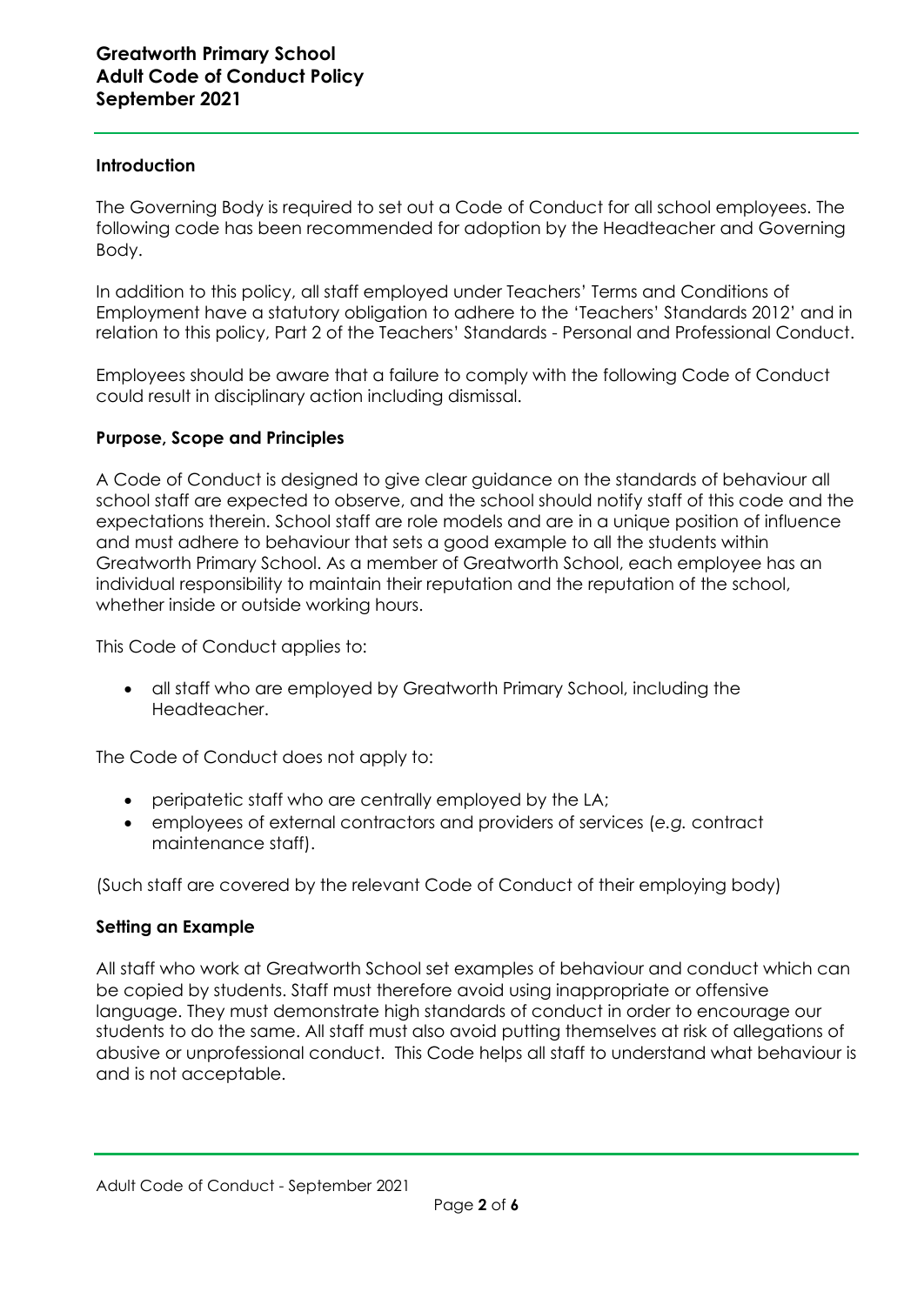# **Safeguarding Pupils**

Staff have a duty to safeguard students from:

- physical abuse
- sexual abuse
- emotional abuse
- neglect

The duty to safeguard students includes the duty to report concerns about a student to the school's Designated Senior Leader for Child Protection (DSL).

At Greatworth School there are several Designated Leaders for Child Protection. These are: Lesley Lutas-Brown and Megan Scott.

Staff are provided with personal copies of the school's Child Protection Policy and Whistleblowing Procedure and staff must be familiar with these documents. Staff must sign and return a copy of the confirmation slip stating they have read the policy annually, usually on a training day.

Staff must not seriously demean or undermine students, their parents or carers, or colleagues. Staff must take reasonable care of students under their supervision with the aim of ensuring their safety and welfare.

# **Professional Relationship**

Staff must be conscious at all times of the need to keep their personal and professional lives separate. Staff should not put themselves in a position where there is a conflict between your work for the school and your personal interests. Implicit in the professional role of members of staff is an obligation to ensure that conflicts of interest do not arise, and that relationships with students for whom the staff member has any responsibility remain strictly professional, respecting the trust inherent in them.

# *Power and Positions of Trust*

All staff working with students in education settings are in positions of trust in relation to the young people in their care. A relationship between a member of staff and a student cannot be a relationship between equals. There is potential for exploitation and harm of vulnerable young people; staff have a responsibility to ensure that an unequal balance of power is not used for personal advantage or gratification.

Staff should always maintain appropriate professionalism and wherever possible, they should avoid behaviour which might be misinterpreted by others, and report and record any incident with this potential.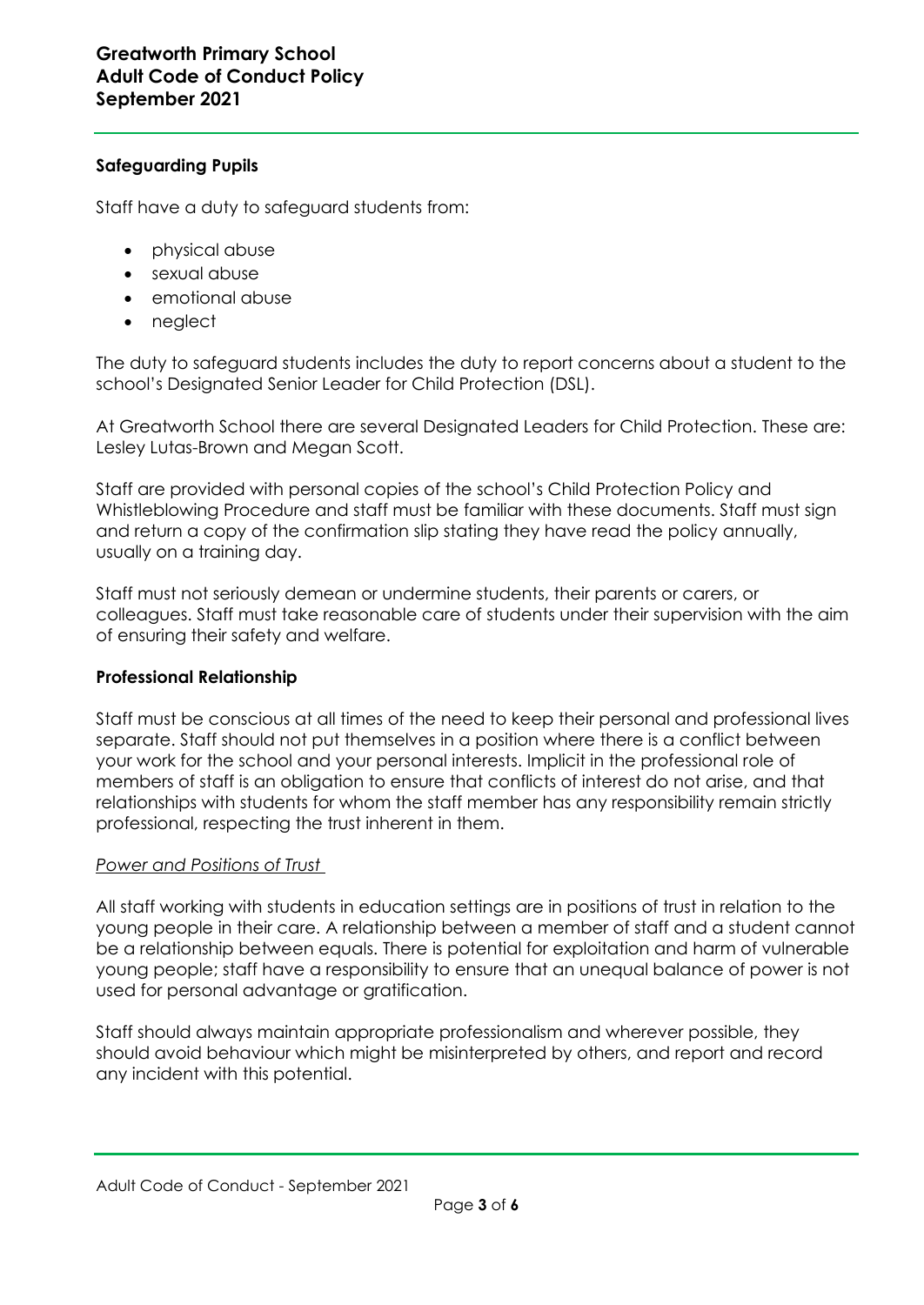#### *Private Meeting with Pupils*

- Staff should be aware of the dangers which may arise from private interviews with individual pupils. It is recognised that there will be occasions when confidential interviews must take place. As far as possible, staff should conduct such interviews in a room with visual access, or with the door open. Additionally this could be in a room with recording available if required.
- Where such conditions cannot apply, staff are advised to ensure that another adult knows that the interview is taking place. It may be necessary to use a signal the room is in use, but it is not advisable to use signs prohibiting entry to the room.
- Where possible another pupils or (preferably) another adult should be present or nearby during the interview.

# **Pupil / Student Development**

Staff must comply with school policies and procedures that support the well-being and development of students.

Staff must co-operate and collaborate with colleagues and with external agencies where necessary to support the development of students.

Staff must follow reasonable instructions that support the development of students.

# **Honesty and Integrity**

Staff must maintain high standards of honesty and integrity in their work. This includes the handling and claiming of money and the use of school property and facilities.

All staff must comply with the Bribery Act 2010. A person may be guilty of an offence of bribery under this act if they offer, promise or give financial advantage or other advantage to someone; or if they request, agree or accept, or receive a bribe from another person. If you believe that a person has failed to comply with the Bribery Act, you should refer to the Whistleblowing procedure within the Child Protection Policy and contact the DSL and Headmaster.

Gifts from suppliers or associates of the school must be declared to the Headteacher, with the exception of "one off" token gifts from students or parents. Personal gifts from individual members of staff to students are inappropriate and could be misinterpreted.

# **Conduct Outside Work**

Staff must not engage in conduct outside work which could seriously damage the reputation and standing of the school or the employee's own reputation or the reputation of other members of Greatworth community.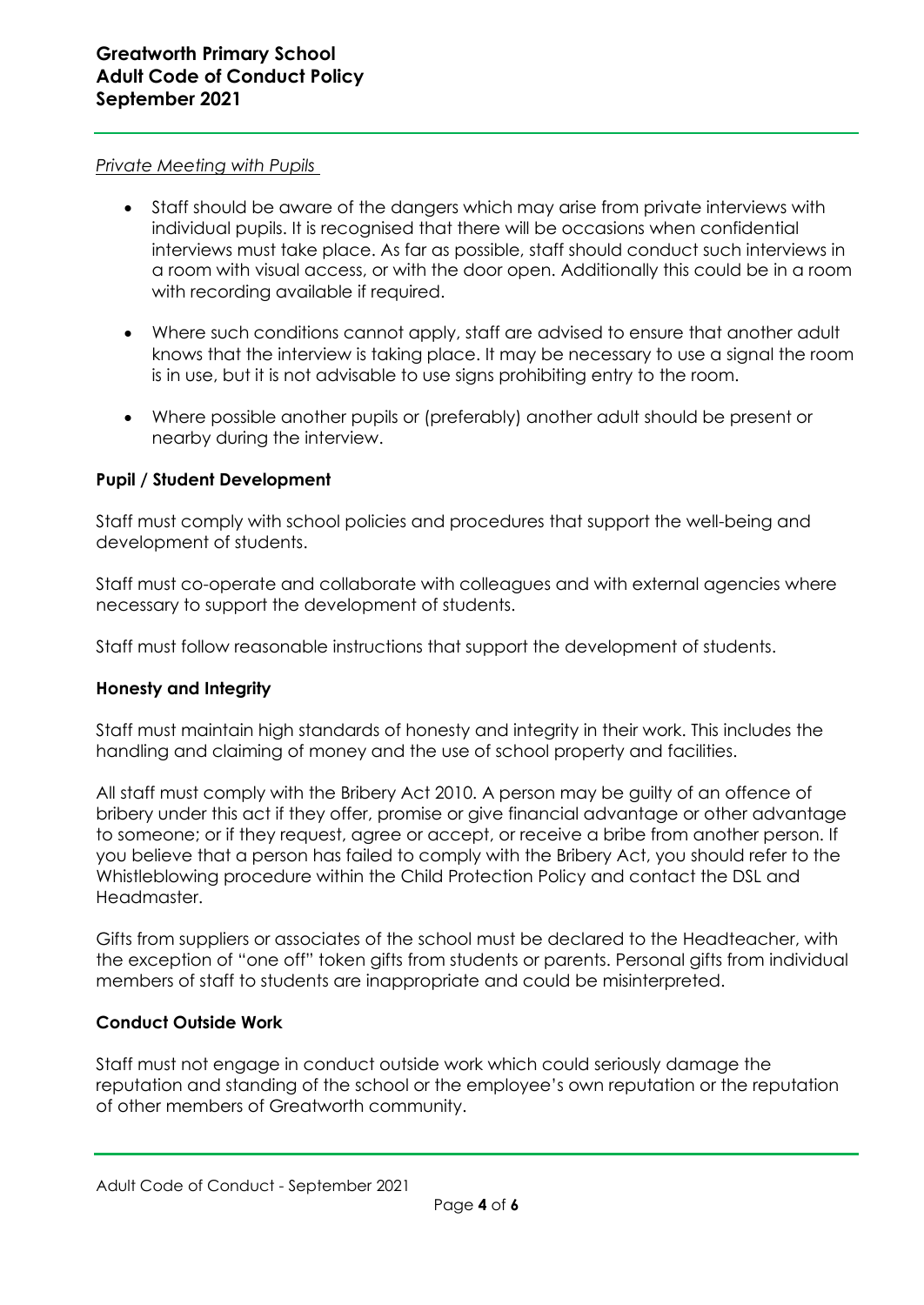In particular, criminal offences that involve violence or possession or use of illegal drugs or sexual misconduct will be regarded as unacceptable. Staff must exercise caution when using information technology and be aware of the risks to themselves and others.

Staff may undertake work outside school, either paid or voluntary, provided that it does not conflict with the interests of Greatworth School nor be to a level which may contravene the working time regulations or affect an individual's work performance.

Staff must not engage in inappropriate use of social network sites which may bring themselves, Greatworth School, the school community or employer into disrepute.

# **Confidentiality**

Where staff have access to confidential information about students or their parents or carers, staff must not reveal such information except to those colleagues who have a professional role in relation to the student.

All staff are likely at some point to witness actions which need to be confidential. For example, where a student is bullied by another student, this needs to be reported and dealt with in accordance with the appropriate school procedure. It must not be discussed outside the school except as part of an agreed process. An agreed process will involve a senior member of staff with the appropriate role and authority to deal with the matter.

However, staff have an obligation to share with their line manager or the school's Designated Senior Leader any information which gives rise to concern about the safety or welfare of a student. Staff must **never** promise a student that they will not act on information that they are told by the student.

# **Social Media**

Staff must:

- be conscious at all times of the need to keep their personal and professional lives separate. Staff should not put themselves in a position where there is a conflict between work for the school and personal interests.
- not engage in activities involving social media which might bring the school's name into disrepute.
- not represent personal views as those of the school on any social medium.
- not discuss personal information about pupils, staff and other professionals interacted with as part of a job role on social media.
- not use social media and the internet in any way to attack, insult, abuse or defame pupils, their family members, colleagues, other professionals, other organisations, or the school.
- be accurate, fair and transparent when creating or altering online sources of information on behalf of the school